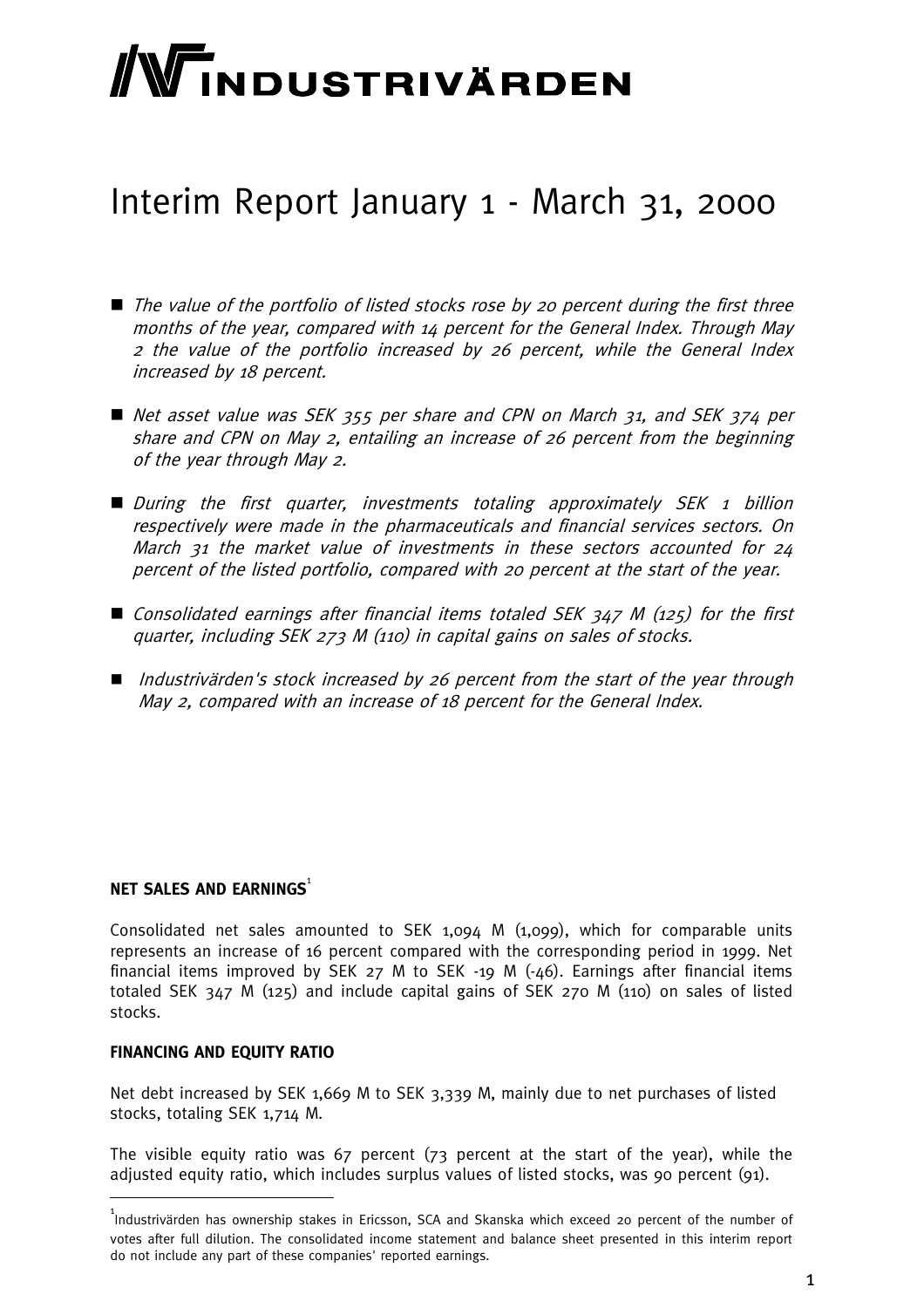# **TNDUSTRIVÄRDEN**

#### **PORTFOLIO OF LISTED STOCKS**

The portfolio of listed stocks had a market value of SEK TNarket Value of Listed 66,566 M on March 31, 2000 (54,298). The surplus value Portfolio and Surplus Value was SEK 50,258 M (39,962). Unrealized growth in the value of the listed portfolio during the first quarter was thus SEK 10,296 M. Adjusted for purchases and sales, the growth in value since the start of the year was 20 percent, compared with 14 percent for the General Index. The result of sales from the portfolio of listed stocks was a capital gain of SEK 270 M.

During the first three months of the year, purchases of listed stocks totaled SEK 2,264 M, while sales totaled SEK 550 M. Thus stocks were bought for a net value of SEK 1,714 M. Major purchases consisted of 5,381,000 Handelsbanken, 1,115,000 Skandia, 943,350 Pharmacia & Upjohn Inc., 840,490 Lundbeck A/S, 550,000 Pfizer Inc., and 355,000 Karo Bio. Major sales consisted of 1,227,000 SCA and 240,000 Sandvik.



#### **Price Trend for the Five Largest Shareholdings**

The trend during the first quarter for the five largest shareholdings, which accounted for 89 percent of the portfolio's value at March 31, was as follows:

| Company       | Share of portfolio | Price change     |
|---------------|--------------------|------------------|
|               | at March 31, %     | January-March, % |
| Ericsson      | 54                 | 37               |
| Skandia       | 13                 | 59               |
| Handelsbanken |                    |                  |
| Sandvik       |                    | $-17$            |
| <b>SCA</b>    |                    | $-19$            |

Ericsson performed considerably better than the General Index. Telecom stocks continued to do well in the international stock markets during the first quarter.

Skandia performed considerably better than the General Index, the bank and financial services index, and comparable international insurance companies. Today Skandia is the second-largest holding in the portfolio of listed stocks.

Handelsbanken continues to show clearly better profitability than the average for other commercial banks. The price trend was on a par with the other Nordic commercial banks.

Sandvik reported a favorable earnings trend. Cyclical stocks like Sandvik and SSAB were weak during the first quarter, following better performance than the General Index in 1999.

SCA showed a favorable earnings trend and performed better than the forestry index.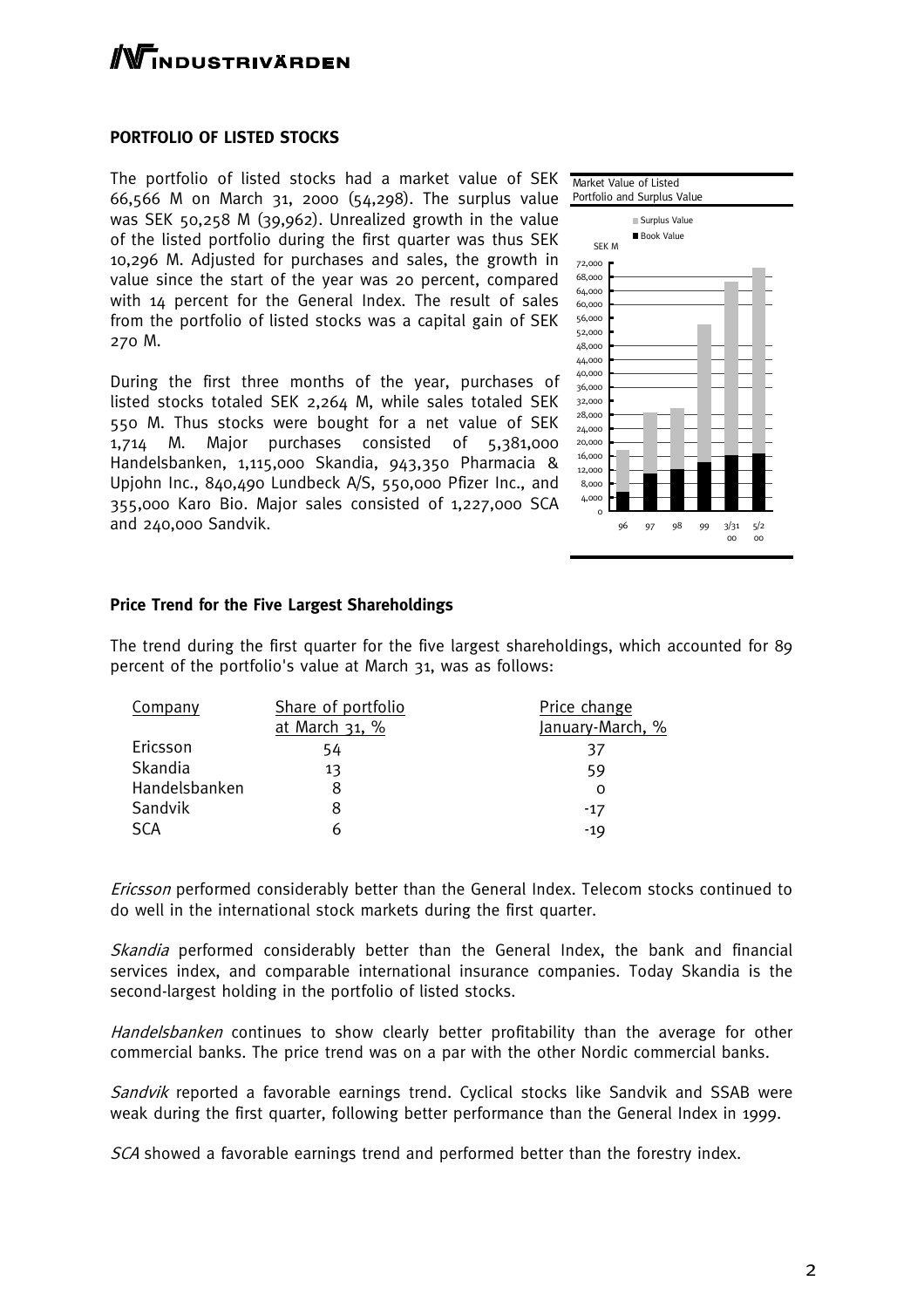# $\Gamma$ NDUSTRIVÄRDEN

#### **Development for the Listed Portfolio Through May 2, 2000**

The market value of the listed portfolio on May 2, 2000, was SEK 70,550 M, and the surplus value was SEK 53,830 M. Adjusted for purchases and sales, the portfolio's value increased by 26 percent from the start of the year. The General Index increased by 18 percent during the same period.

#### **SUBSIDIARIES**

Besam's net sales amounted to SEK 448 M (381), an increase of 18 percent compared with the first quarter of 1999. Earnings after financial items totaled SEK  $45 M (25)$ .

Isaberg Rapid's net sales were SEK 175 M (146), an increase of 20 percent compared with the first quarter of 1999. Earnings after financial items were SEK  $24 \text{ M } (14)$ .

Indutrade's net sales amounted to SEK 471 M (422), an increase of 12 percent compared with the first quarter of 1999. Earnings after financial items were SEK 36 M (31).

#### **SURPLUS FUNDS IN SPP**

The client-company funds accrued in the insurance company SPP and which have been allocated to the Group, amount to SEK  $74$  M. These funds have not been included in the accounts.

#### **CALCULATED NET ASSET VALUE**

Industrivärden's net asset value<sup>2</sup> as per March 31 has been Net Asset Value per Share calculated at SEK 67.9 billion, or SEK 355 per share and and CPN CPN. Net asset value as per May 2 has been calculated at SEK 374 per share and CPN. Net asset value as per December 31, 1999, was calculated at SEK 298 per share and CPN.

Stockholm, Sweden, May 5, 2000

Clas Reuterskiöld President and CEO

#### **ACCOUNTING PRINCIPLES**

The same accounting principles and calculation methods have been applied in this interim report as in the 1999 Annual Report.

#### **AUDITORS' EXAMINATION**

This interim report has not been examined by the Company's auditors.

#### **FINANCIAL CALENDAR**

An interim report for the period January–June will be released on August 15, 2000. An interim report for the period January–September will be released on October 31, 2000. A year-end report for the 2000 financial year will be released on February 20, 2001. The Annual Report for 2000 will be distributed at the end of March 2001.



 $2$ The composition of net asset value is shown in the table on page 9.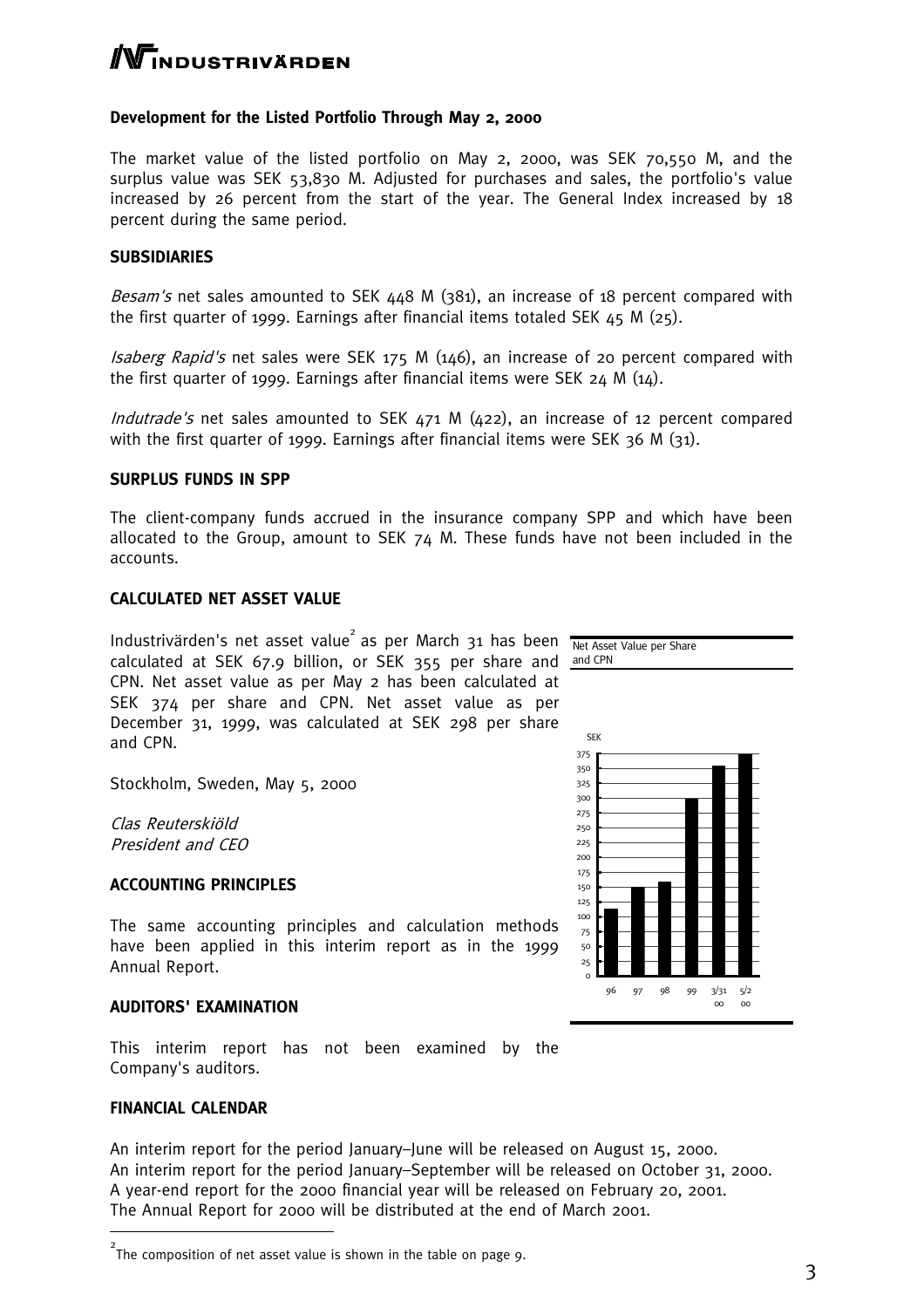#### **Industrivärden Consolidated Income Statement**

| SEK M                                   | 2000<br>Jan.-March | 1999<br>Jan.-March | 1999<br>Jan.-Dec. |
|-----------------------------------------|--------------------|--------------------|-------------------|
| Net sales                               | 1,094              | 1,099              | 4,071             |
| Cost of goods sold                      | $-703$             | $-732$             | $-2,636$          |
| <b>Gross earnings</b>                   | 391                | 367                | 1,435             |
| Development costs                       | -16                | $-19$              | $-55$             |
| Selling costs                           | $-181$             | $-182$             | $-675$            |
| Administrative costs                    | $-101$             | $-107$             | $-378$            |
| Other operating income and expenses     | -2                 | 0                  | $-2$              |
| <b>Operating earnings</b>               | 91                 | 59                 | 325               |
| Dividend income from listed stocks      | $\mathbf{2}$       | 2                  | 775               |
| Capital gains on sales of listed stocks | 270                | 110                | 3,535             |
| Capital gains on sales of other stocks  | 3                  |                    | 100               |
| <b>Earnings before financial items</b>  | 366                | 171                | 4,735             |
| Interest income                         | 31                 | 8                  | 68                |
| Interest expense (excl. CPN interest)   | $-55$              | $-59$              | $-210$            |
| Other financial items                   | 5                  | 5                  | 10                |
| <b>Earnings after financial items</b>   | 347                | 125                | 4,603             |
| <b>CPN</b> interest                     | $-33$              | $-25$              | $-134$            |
| <b>Earnings before taxes</b>            | 314                | 100                | 4,469             |
| Tax on earnings for the period          | -36                | $-10$              | $-135$            |
| Net earnings for the period             | 278                | 90                 | 4,334             |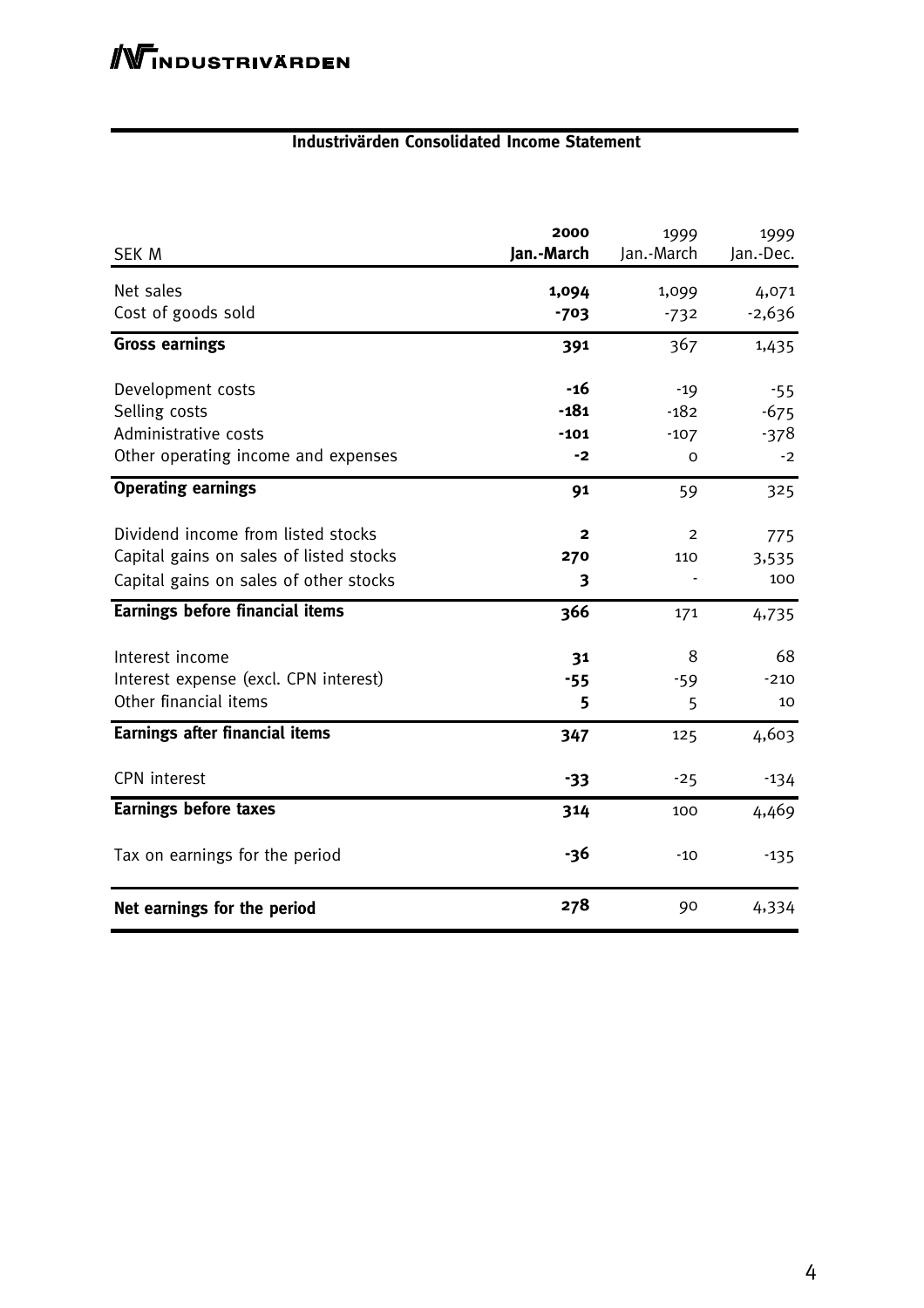## **Breakdown by Business Unit**

|                                                                | Net sales          |                    | Earnings after<br>financial items |                    |
|----------------------------------------------------------------|--------------------|--------------------|-----------------------------------|--------------------|
| SEK M                                                          | 2000<br>Jan.-March | 1999<br>Jan.-March | 2000<br>Jan.-March                | 1999<br>Jan.-March |
| Besam                                                          | 448                | 381                | 45                                | 25                 |
| Isaberg Rapid                                                  | 175                | 146                | 24                                | 14                 |
| Indutrade                                                      | 471                | 422                | 36                                | 31                 |
| Dividend income from listed stocks                             |                    |                    | $\mathbf{2}$                      | $\overline{2}$     |
| Other, net                                                     | $\mathbf o$        | $-2$               | -33                               | -55                |
|                                                                | 1,094              | 947                | 74                                | 17                 |
| Capital gains on<br>sales of listed stocks<br>Capital gains on |                    |                    | 270                               | 110                |
| sales of other stocks                                          |                    |                    | 3                                 |                    |
| Structural changes <sup>3</sup>                                |                    | 152                |                                   | $-2$               |
|                                                                | 1,094              | 1,099              | 347                               | 125                |

 $^3$ Pertains to Hydrauto, Rapid Granulator and Timelox, which were sold during the fourth quarter of 1999.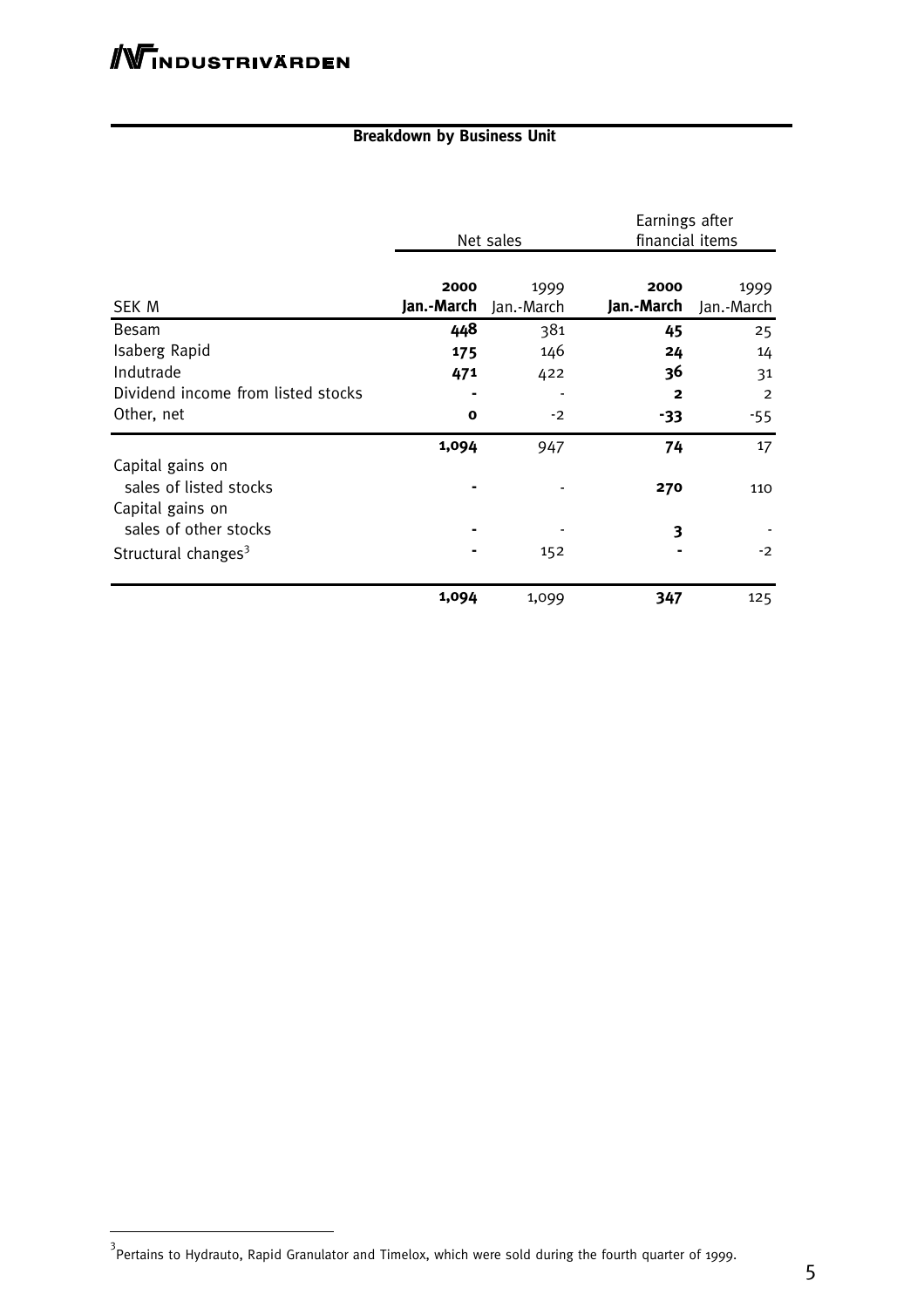### **Industrivärden Consolidated Balance Sheet**

|                                             | March 31 | March 31 | Dec. 31 |
|---------------------------------------------|----------|----------|---------|
| <b>SEK M</b>                                | 2000     | 1999     | 1999    |
| Intangible assets                           | 97       | 103      | 95      |
| Tangible assets                             | 573      | 704      | 570     |
| Shares and participations                   | 16,479   | 13,099   | 14,477  |
| Other financial assets                      | 1,313    | 77       | 1,318   |
| Inventories                                 | 678      | 725      | 649     |
| Accounts receivable, trade                  | 828      | 858      | 811     |
| Other current receivables                   | 180      | 100      | 145     |
| Liquid assets                               | 1,271    | 817      | 1,153   |
| <b>Total assets</b>                         | 21,419   | 16,483   | 19,218  |
| Shareholders' equity                        | 13,802   | 10,059   | 13,525  |
| CPN loans                                   | 448      | 448      | 448     |
| Provisions                                  | 307      | 328      | 305     |
| Long-term liabilities, interest-bearing     | 1,427    | 1,695    | 1,051   |
| Current liabilities, noninterest-bearing    | 1,160    | 1,137    | 1,015   |
| Current liabilities, interest-bearing       | 4,275    | 2,816    | 2,874   |
| Total shareholders' equity and liabilities  | 21,419   | 16,483   | 19,218  |
| Visible equity ratio, percent               | 67       | 64       | 73      |
| Adjusted equity ratio, percent <sup>4</sup> | 90       | 83       | 91      |

| Change in shareholders' equity     | Capital<br>stock | Restricted<br>reserves | Unrestricted<br>shareholders' | Total share-<br>holders' |
|------------------------------------|------------------|------------------------|-------------------------------|--------------------------|
| SEK M                              |                  |                        | equity                        | equity                   |
| December 31, 1999                  | 859              | 927                    | 11,739                        | 13,525                   |
| Transfers between unrestricted and |                  |                        |                               |                          |
| restricted shareholders' equity    |                  | 3                      | -3                            |                          |
| Change in translation differences  |                  | -3                     | 2                             | -1                       |
| Net earnings for the period        |                  |                        | 278                           | 278                      |
| March 31, 2000                     | 859              | 927                    | 12,016                        | 13,802                   |

<sup>4&</sup>lt;br>Includes surplus values of listed stocks.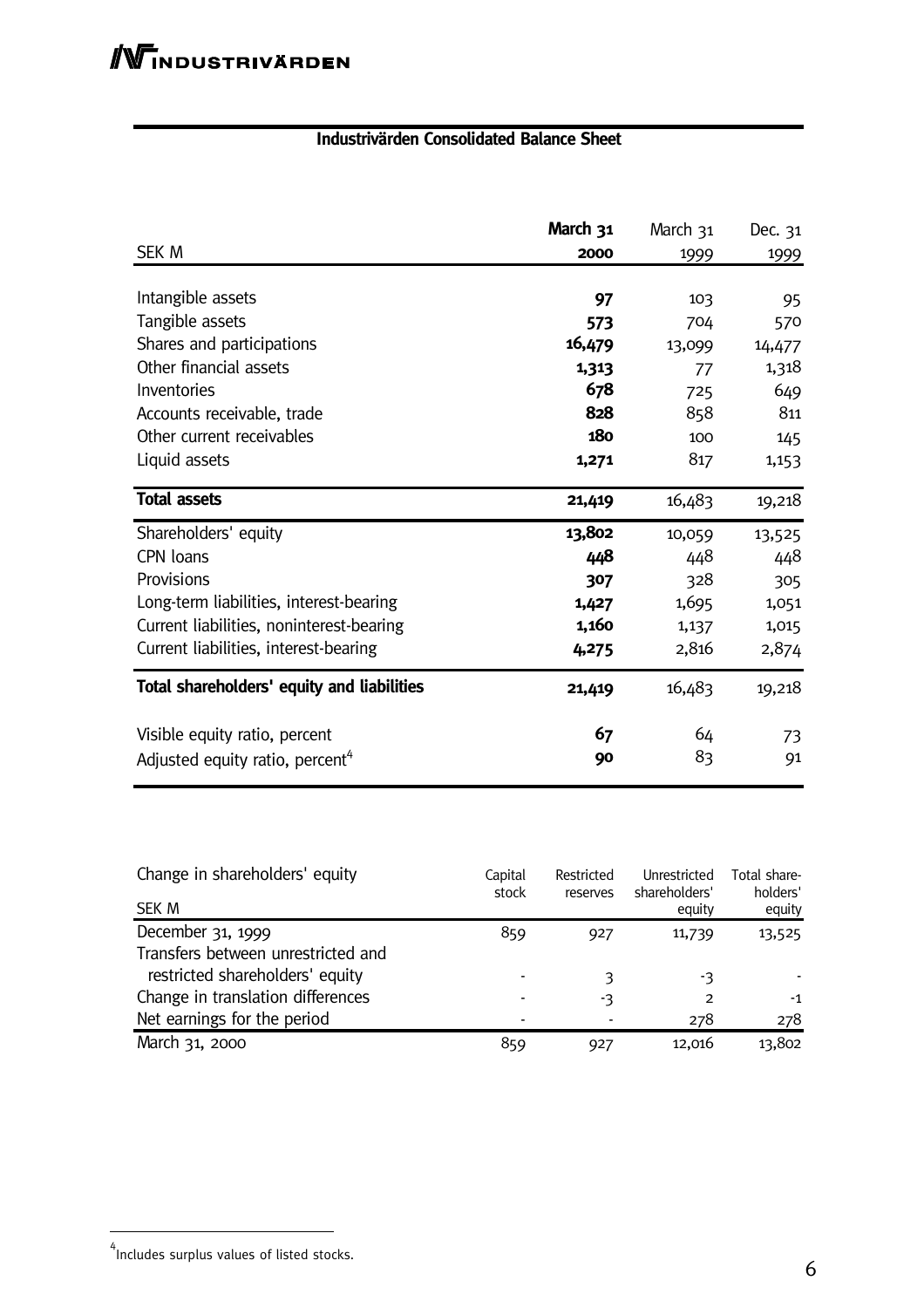### **Industrivärden Consolidated Statement of Cash Flows**

| <b>SEK M</b>                                           | 2000<br>Jan.-March | 1999<br>Jan.-March | 1999<br>Jan.-Dec. |
|--------------------------------------------------------|--------------------|--------------------|-------------------|
| <b>OPERATING ACTIVITIES</b>                            |                    |                    |                   |
| Earnings after financial items                         | 347                | 125                | 4,603             |
| Adjustment of items not included in cash flows:        |                    |                    |                   |
| Depreciation                                           | 31                 | 37                 | 125               |
| Result of sales of listed stocks                       | $-270$             | $-110$             | $-3,535$          |
| Result of sales of other stocks                        | -3                 |                    | $-100$            |
| Reversal of other items not affecting cash flows       | 0                  | 20                 | 4                 |
| Paid tax                                               | $-110$             | -96                | $-140$            |
| Cash flow from operating activities                    |                    |                    |                   |
| before changes in working capital                      | -5                 | -24                | 957               |
| Cash flow from changes in working capital              | 94                 | 246                | 89                |
| Net cash flow from operating activities                | 89                 | 222                | 1,046             |
| <b>INVESTING ACTIVITIES</b>                            |                    |                    |                   |
| Purchases of listed stocks                             | -2,264             | $-995$             | $-3,731$          |
| Sales of listed stocks                                 | 550                | 495                | 5,168             |
| Net purchase/sale of subsidiaries                      | -6                 |                    | 197               |
| Net purchase/sale of long-term fixed-income securities | 9                  |                    | $-1,260$          |
| Net purchase/sale of other fixed assets                | $-34$              | -48                | $-88$             |
| Net cash flow from investing activities                | $-1,745$           | $-548$             | 286               |
| <b>FINANCING ACTIVITIES</b>                            |                    |                    |                   |
| Loans raised and amortization of debt                  | 1,777              | $-53$              | $-493$            |
| Dividends and CPN interest paid out                    |                    |                    | $-874$            |
| Net cash flow from financing activities                | 1,777              | $-53$              | $-1,367$          |
| Net cash flow for the period                           | 121                | $-379$             | $-35$             |
| Liquid assets at beginning of the year                 | 1,153              | 1,200              | 1,200             |
| Exchange rate differences in liquid assets             | -3                 | -4                 | $-12$             |
| Liquid assets at end of the period                     | 1,271              | 817                | 1,153             |

|                                        |          | Cash flow                | Change in | Other   |         |
|----------------------------------------|----------|--------------------------|-----------|---------|---------|
| Change in Interest-Bearing Net Debt    | 12/31/99 |                          | loans     | changes | 3/31/00 |
| Liquid assets                          | 1,153    | 121                      |           | -3      | 1,271   |
| Long-term fixed income securities      | 1,260    | $\overline{\phantom{0}}$ |           | -Q      | 1,251   |
| Long-term interest-bearing liabilities | 1,051    |                          | 376       | -       | 1,427   |
| Current interest-bearing liabilities   | 2,874    |                          | 1,401     | ۰       | 4,275   |
| Interest-bearing pension provisions    | 158      | $\overline{\phantom{0}}$ |           |         | 159     |
| Net interest-bearing debt              | 1,670    | $-121$                   | 1,777     | 13      | 3,339   |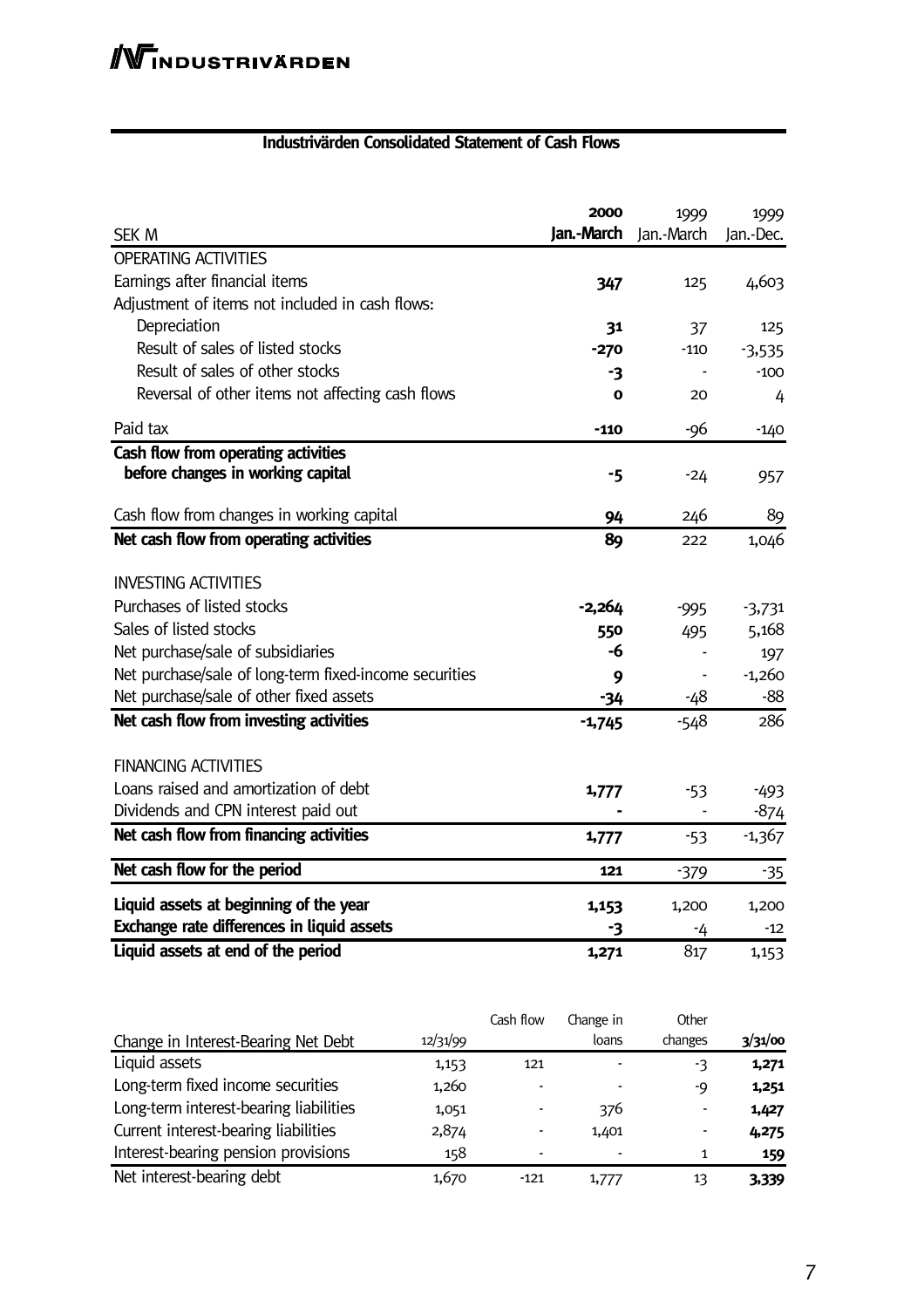|                                                                                                        |            |        | Market value  |                   |  |
|--------------------------------------------------------------------------------------------------------|------------|--------|---------------|-------------------|--|
|                                                                                                        |            |        | SEK per share | Percent of        |  |
|                                                                                                        | Number     | SEK M  | and CPN       | portfolio's value |  |
| Ericsson                                                                                               | 46,520,000 | 35,960 | 188           | 54                |  |
| Skandia                                                                                                | 21,240,000 | 8,687  | 46            | 13                |  |
| Handelsbanken                                                                                          | 50,031,000 | 5,325  | 28            | 8                 |  |
| Sandvik                                                                                                | 22,760,000 | 5,053  | 26            | 8                 |  |
| <b>SCA</b>                                                                                             | 20,087,532 | 4,071  | 21            | 6                 |  |
| Skanska                                                                                                | 8,075,689  | 2,366  | 12            | $\mathfrak{Z}$    |  |
| <b>SSAB</b>                                                                                            | 12,065,600 | 1,225  | 6             | $\overline{2}$    |  |
| Pfizer Inc                                                                                             | 3,000,000  | 936    | 5             | $\mathbf{1}$      |  |
| Scania                                                                                                 | 3,000,000  | 732    | 4             | $\mathbf{1}$      |  |
| Pharmacia & Upjohn Inc <sup>5</sup>                                                                    | 1,068,350  | 534    | 3             | $\mathbf{1}$      |  |
| Lundbeck A/S                                                                                           | 1,069,490  | 479    | 3             | $\mathbf{1}$      |  |
| Volvo                                                                                                  | 2,000,000  | 454    | $\mathbf 2$   | $\mathbf{1}$      |  |
| Other ( <sek 300="" m)<="" td=""><td></td><td>744</td><td>4</td><td><math>\mathbf{1}</math></td></sek> |            | 744    | 4             | $\mathbf{1}$      |  |
| <b>Total</b>                                                                                           |            | 66,566 | 348           | 100               |  |

### **Portfolio of Listed Stocks as per March 31, 2000**

The specification above included the following stocks which were out on loan:

#### **Number**

| Scania | 1,419,000 |
|--------|-----------|
| SSAB   | 700       |

<sup>&</sup>lt;sup>5</sup> On April 1 Pharmacia & Upjohn Inc. merged with Monsanto Inc., whereby 1.19 shares in the new company, Pharmacia Corp., were received for each share held in Pharmacia & Upjohn. Industrivärden's holding in Pharmacia Corp. thus amounted to 1,271,337 shares on April 1.